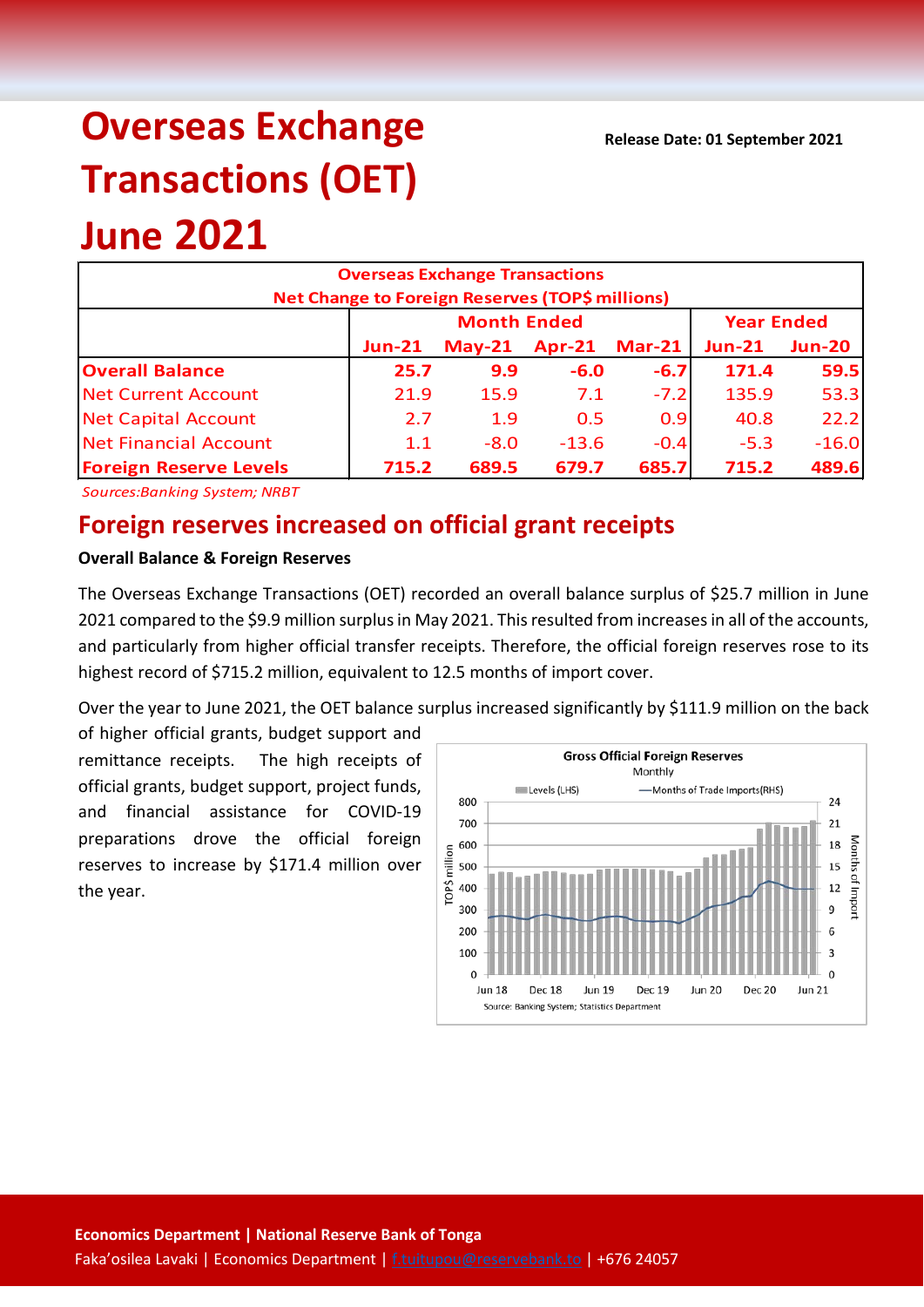#### **Current Account**

| <b>Current Account (TOP\$ millions)</b> |               |                    |                   |          |          |               |  |  |
|-----------------------------------------|---------------|--------------------|-------------------|----------|----------|---------------|--|--|
|                                         |               | <b>Month Ended</b> | <b>Year Ended</b> |          |          |               |  |  |
|                                         | <b>Jun-21</b> | $May-21$           | $Apr-21$          | $Mar-21$ | $Jun-21$ | <b>Jun-20</b> |  |  |
| Net Current Account                     | 21.9          | 15.9               | 7.1               | $-7.21$  | 135.9    | 53.3          |  |  |
| Merchandise Trade                       | $-41.4$       | $-40.9$            | $-35.6$           | $-45.9$  | $-454.5$ | $-399.3$      |  |  |
| Services                                | $-3.0$        | $-2.7$             | $-1.3$            | $-2.7$   | $-25.1$  | 18.8          |  |  |
| Income                                  | $-10.1$       | 3.5                | 4.4               | 2.6      | 22.0     | 5.6           |  |  |
| <b>Transfers</b>                        | 76.3          | 56.0               | 39.6              | 38.8     | 593.5    | 428.2         |  |  |

*Sources: Banking System;NRBT*

The increase in the current account surplus from \$15.9 million in May 2021 to \$21.9 million in June 2021 resulted from the higher net inward transfers, offsetting higher net income payments, merchandise trade and services payments. The current account surplusincreased substantially by \$82.5 million in year-ended terms due to higher net inflows of transfers and income.

Total transfer receipts rose over the month by \$21.2 million (34.9%) to a total of \$81.9 million, which stemmed mostly from an increase in official transfer receipts by \$25.9 million. This reflected receipts of budget supports and grants from development partners. Non-profit transfer receipts also increased by \$0.2 million (3.2%), partly offsetting the decline in private transfer receipts by \$4.9 million (12.7%). In year ended terms, transfer receipts continued to increase significantly by \$169.8 million (34.0%), supported by major increases in the official transfer receipts by the government for budget support and relief for COVID-19 and TC Harold, in addition to remittances.

The deficit in services inflow widened over the month by \$0.3 million as service payments rose by \$1.7 million (18.6%) while service receipts increased by \$1.4 million (22.1%). The higher service payments were mainly for sea freight services, insurance premiums, telecommunications services and personal travel. In year ended terms, the services account recorded a \$25.1 million deficit compared to the \$18.8 million surplus in June 2020. This reflects the impact of the border lockdown on tourism activities over the past year. Both travel receipts and payments fell over the year by \$87.4 million (80.8%) and \$23.5 million (53.8%), respectively.

Total net income went from a \$3.5 million surplus in the previous month to a deficit of \$10.1 million in June 2021, as income payments increased by \$13.3 million. This was mostly due to dividend payments of \$12.9 million during the month. Over the year, the surplus in income rose by \$16.4 million, due to an increase in receipts of \$18.4 million (71.3%) mostly from wages of seasonal workers abroad. This also supported the higher remittances over the year despite the negative impacts of COVID-19.

Total import payments increased in June 2021 by \$0.7 million (1.6%) on the back of higher payments for wholesale & retail goods, motor vehicles and construction materials. Total export proceeds rose slightly over the month by \$0.2 million, underpinned by increases in all categories but mainly from agricultural export proceeds (squash) and marine exports. In the year to June 2021, the merchandise trade deficit widened by \$55.1 million (13.8%) as import payments increased by \$50.0 million (12.0%) due to higher payments for wholesale & retail goods, motor vehicles, construction materials, and other imports. This offsets lower payments for oil imports during the year. Conversely, total exports declined over the year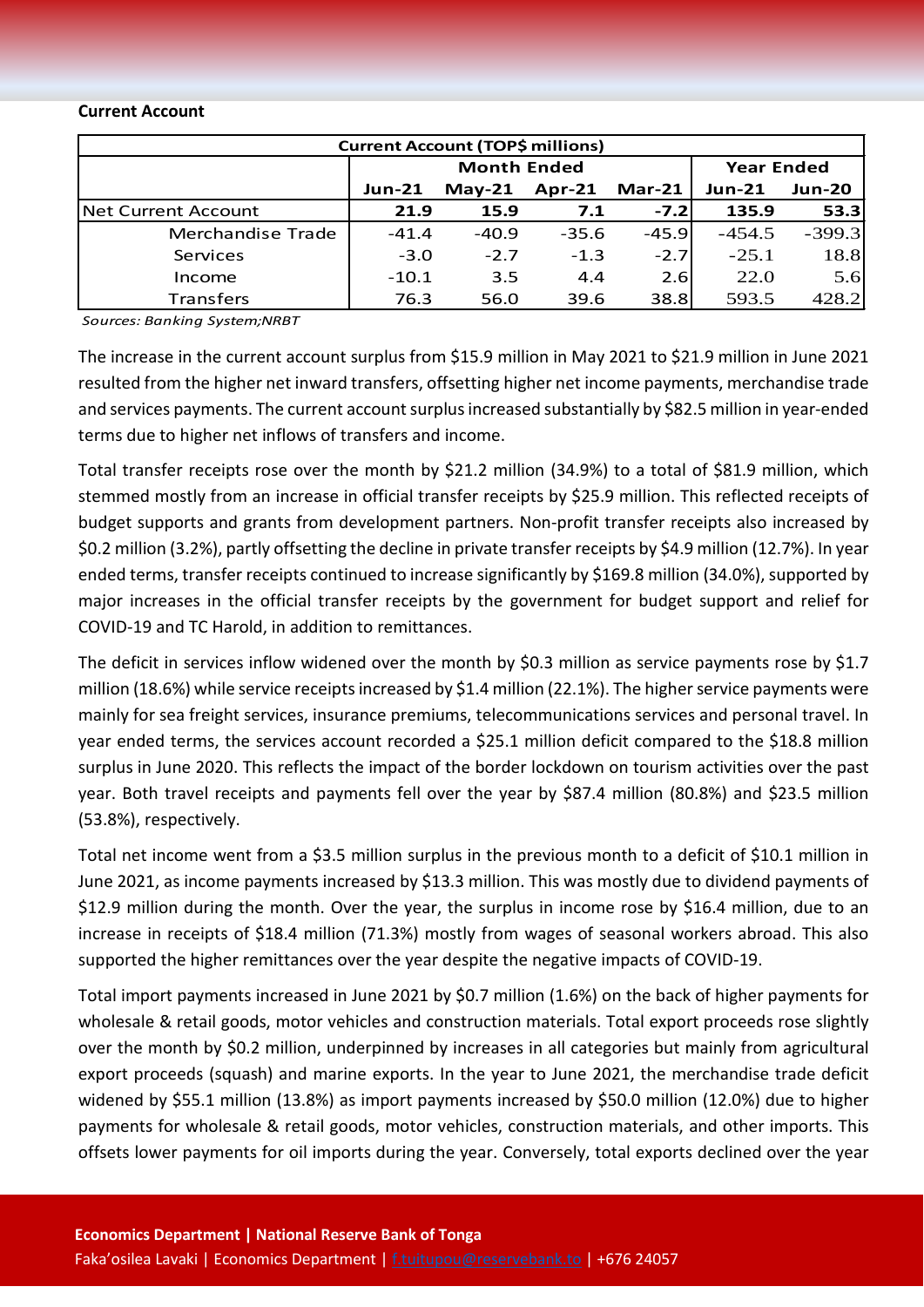due to lower proceeds from marine exports and agricultural exports, reflecting the global impacts from COVID-19.

#### **Capital Account**

| <b>Capital Account (TOP\$ millions)</b> |               |                    |                   |                  |               |               |  |  |
|-----------------------------------------|---------------|--------------------|-------------------|------------------|---------------|---------------|--|--|
|                                         |               | <b>Month Ended</b> | <b>Year Ended</b> |                  |               |               |  |  |
|                                         | <b>Jun-21</b> | $May-21$           | Apr-21 Mar-21     |                  | <b>Jun-21</b> | <b>Jun-20</b> |  |  |
| Net Capital Account                     | 2.7           | 1.9                | 0.5               | 0.9 <sub>l</sub> | 40.8          | 22.2          |  |  |
| Official                                | 1.9           | 0.3                | 0.0               | 0.2              | 26.2          | 11.2          |  |  |
| Private                                 | 0.7           | 1.6                | 0.4               | 0.7              | 14.7          | 11.0          |  |  |

*Sources: Banking System;NRBT*

The capital account recorded a higher surplus of \$2.7 million in June 2021. This resulted from an increase in official capital receipts by \$1.7 million, offsetting a decline in private capital receipts by \$0.9 million. There were no capital payments during the month.

In year ended terms, the capital account improved, recording a higher surplus of \$40.8 million. This was mainly attributed to the lower outflow of other investments mostly for interbank transfers and offshore investments. However, capital account payments still fell over the year, specifically official payments for investment projects abroad.

| <b>Financial Account (TOP\$ millions)</b> |               |                    |                   |                  |               |               |  |  |
|-------------------------------------------|---------------|--------------------|-------------------|------------------|---------------|---------------|--|--|
|                                           |               | <b>Month Ended</b> | <b>Year Ended</b> |                  |               |               |  |  |
|                                           | <b>Jun-21</b> | $May-21$           | <b>Apr-21</b>     | <b>Mar-21</b>    | <b>Jun-21</b> | <b>Jun-20</b> |  |  |
| Net Financial Account                     | 1.1           | $-8.0$             | $-13.6$           | $-0.4$           | $-5.3$        | $-16.0$       |  |  |
| <b>Direct Investment</b>                  | $-1.0$        | $-0.1$             | 0.0               | 0.0              | $-0.7$        | $-0.5$        |  |  |
| Portfolio Investment                      | 0.0           | 0.0                | $-9.0$            | 0.0 <sub>l</sub> | $-9.0$        | $-11.2$       |  |  |
| Other Investment                          | 2.1           | $-7.8$             | $-4.5$            | $-0.4$           | 4.5           | $-4.3$        |  |  |

#### **Financial Account**

*Note: The Net Financial Account figures incorporate also the net reconcilliation items which is not reflected in the table below Sources: Banking System;NRBT*

The financial account recorded a higher surplus of \$1.1 million in June 2021, driven mainly by the higher inflow of other investments, mostly for interbank transfers.

Over the year to June 2021, the financial account improved to a lower deficit of \$5.3 million compared to the \$16.0 million deficit in June 2020. This was primarily due to the lower outflow of portfolio investments and interbank transfer payments than the previous year.

#### **Outlook**

The NRBT anticipates economic growth to contract in the medium term, given the ongoing COVID-19 pandemic and associated uncertainties. The global oil and commodity prices continued rising as economies recover from the pandemic. This will continue to hinder domestic economic growth and trading behaviour between Tonga and the rest of the world.